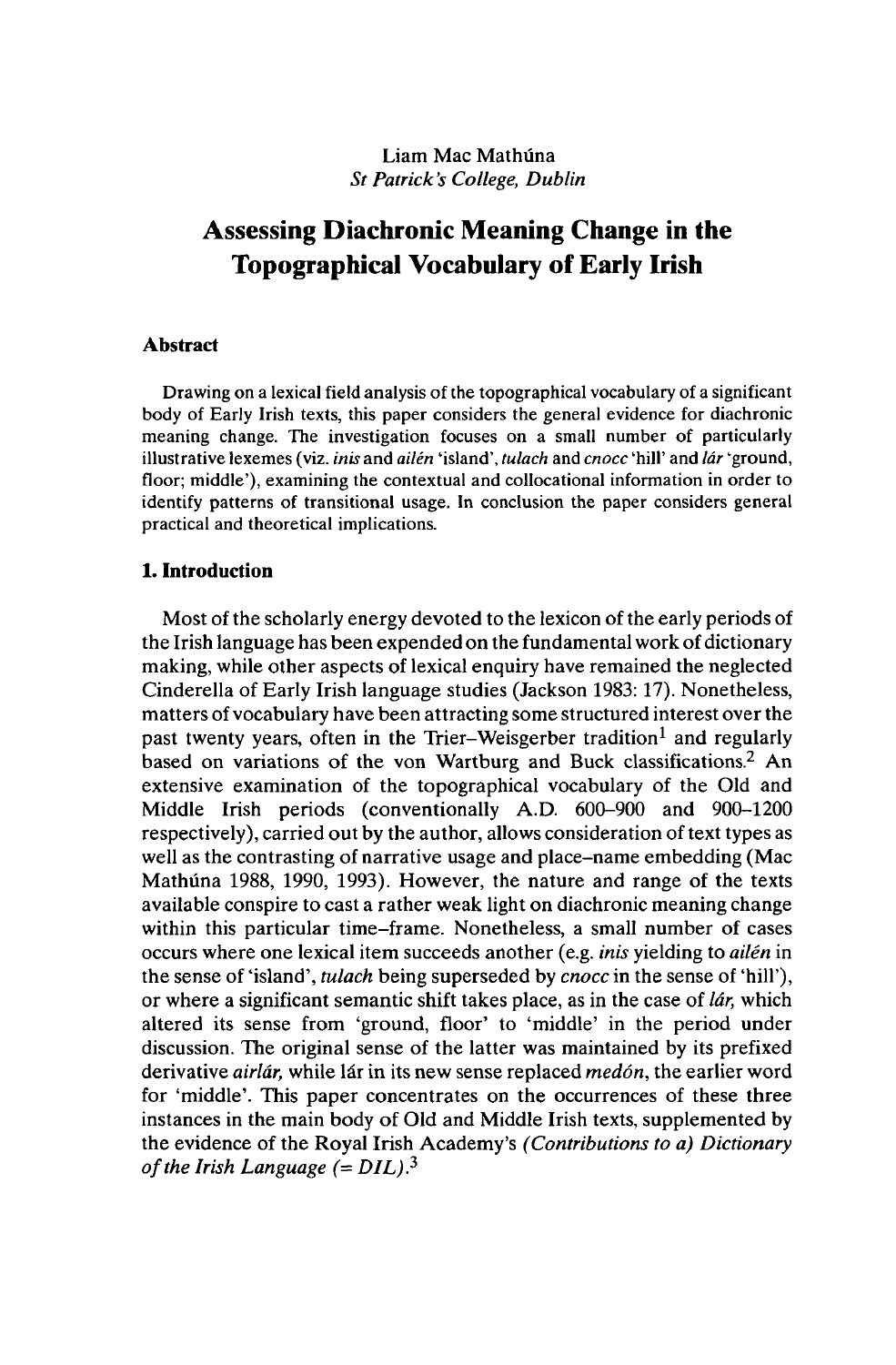# **2. Island**

There are just two words for 'island' which were regularly used in Early Irish, viz. *inis* and *alien.* But the fact that *alien* is first attested in the Middle Irish period invites attention to its impact on the semantic range of *inis*, which had hitherto reigned alone, with no hint of its being marked.

*DIL* explains inis as 'an island (very common in place names); an island (often artificial) used as a storehouse or fort; in many poetic names of Ireland'. The Old Irish Glosses have yielded only two examples of inis, both of which occur together: *lassalar n dlulth sechls las Innulle talmuln. on file Im na insl immacuairdd. dlûlth side dldlu cenmulr dla etarscarad fochosmailius n inse* 'with the compact ground, that is, with the whole earth which is round about the islands. It is compact then, because there is no sea to separate it like islands.' (Ml. 89 d 18). The contrast here is between islands in the sea, which of their nature are separated from one another by water, and compact land, which remains undivided. Nor is *inis* of frequent occurrence in the excerpted saga texts,<sup>4</sup> there being only two instances, both in the same passage of the first recension of *Tâln Bô Cûailnge (TBC-I).* Mac Roth's report of his reconnoitring runs: *co n-acca in tromchialch ro lin na glendu na fântu co nderna na tllcha eturru amall indsi <sup>I</sup> llochalb.* 'I saw a dense mist which had filled the glens and valleys, so that it made the hills between them like islands in lakes.' *{TBC-I* 3558-60). The phrase *amall indsi i llochalb* 'like islands in lakes' is repeated by Fergus as he explains the phenomenon *(TBC-I* 3571).

Ailén 'island' does not occur at all in the collections of Glosses, and is to be found only once in *Bethu Phûtralc* (i.e. *Trip?-),* a text conventionally dated to the margins of the Old and Middle Irish periods. This word is also missing from the excerpted saga texts of Old Irish, with the apparent exception of the place-name contained in *do BélutAllôin (TBC-l* 1021). Its occurrence in the sense of a fortified island as an entry in the Annals of Ulster under the year A.D. 725, i.e. *Allen m. Craich construitur* "The [fortified] island ofCrach'sson is constructed' is certainly noteworthy (Mac Airt and Mac Niocaill 1983), but may be taken as indicating that the text of the entry was composed some 200 years after the event.

In Middle Irish *inis* and *ailén* coexist in a virtually synonymous relationship, as is evident from the following examples, which occur in the same passage of *Betha Brenainn Cluana Ferta: as foccus daolbh an tollen da ngolrter Talamh althgellta na Naemh.... atât alngll Déocc lomcolmhett na hinnsi sin.* 'and near to you is the island which is called the Promised Land of the Saints.... and the angels of God protect that island.' *(BNnÉ* <sup>i</sup> 50 §37). *Inis* alone is employed in §42 of the same Life in three references to an island of the ocean, the first of these being: *Ocus atconnairc Inis âlainn adhamhra forin occian co timtirecht aingel impi.* 'And he saw on the ocean an island wondrous fair with attendance of angels about it.' But it is doubtful if any particular significance should be attached to the choice of either *inis* or *ailén* in this text, as *oilen* occurs twice on its own in the very next paragraph, §43.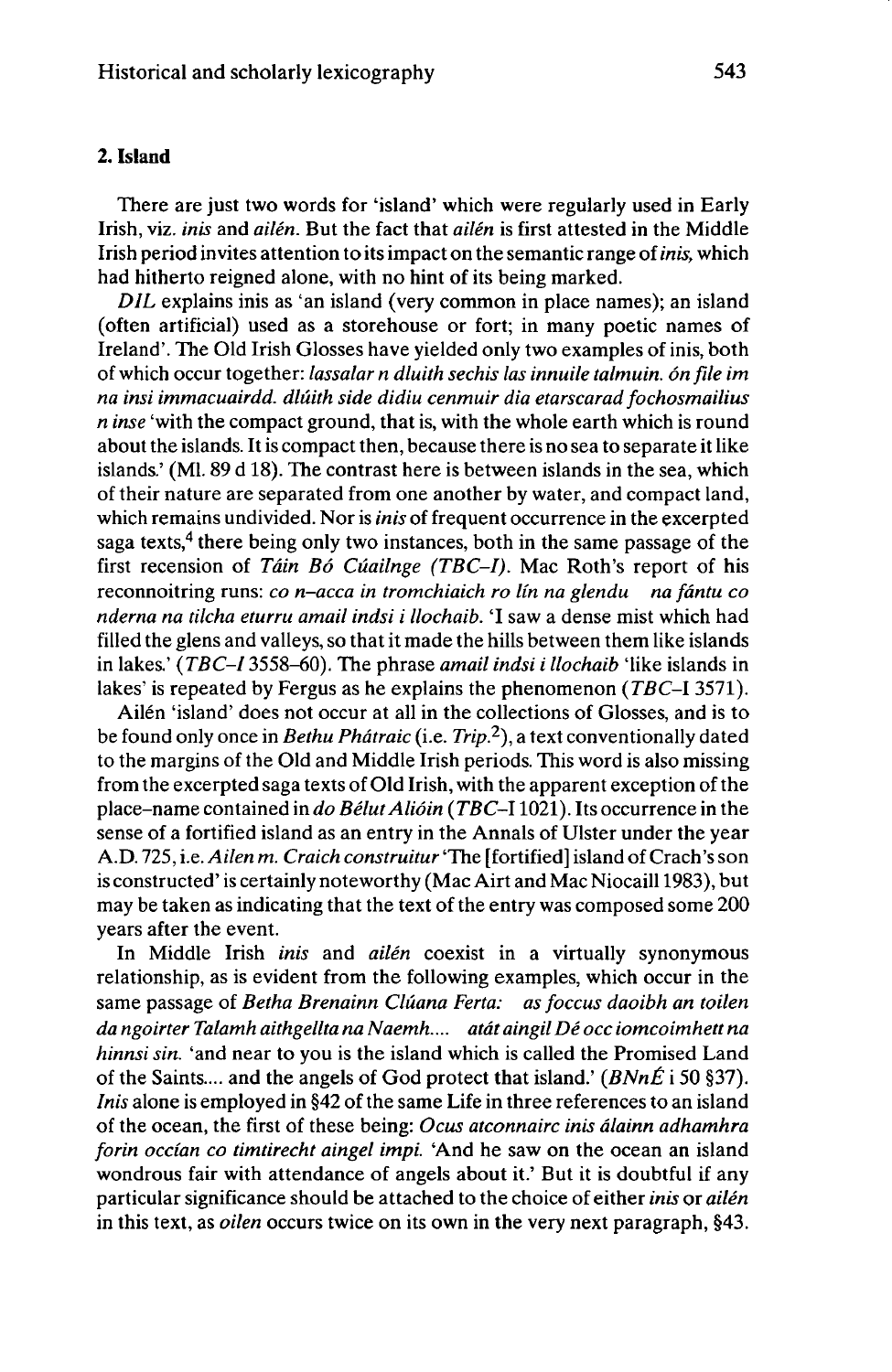*DIL* (s.v. *inis*) contains a similar citation in a text from the Early Modern period (i.e. A.D. 1200-1650): *for insedhibh uisccidhe no for olénibh mara (Hugh Roe* 178.14). Intriguingly, three of *DIL's* six Early Modern examples (s.v. *ailén)* actually contain *inis* as well as *ailén.* These include: *boi C. isinn ailen a chendfrisin coirthi rombai inn iartharna hindsi, (ITu<sup>1</sup>* 181.194), *ro indirset innsedha oiléna an locha (FM* ii 610.13) and *inis dimoir is mo do oilenuibh talman (Marco P.* 186). This strong tendency to use both lexemes together, which continued right through the Middle Irish period and down to the mid-way point of Early Modern Irish, must indicate either complete interchangeability of the lexemes or a felt need to retain the literary associations of *inis* as a perceived support for the neologism, *ailén.*

### **3. Hill**

An earlier study (Mac Mathüna 1988) determined that *tulach,* the regular Early Irish word for 'hill', occurred just three times in the Milan Glosses (there being no place-name occurrence), and 17 times in *Bethu Phâtraic* (with 9 place-name instances). On the other hand, *cnocc,* the word which ultimately superseded it in Modern Irish, is not to be found in this sense in the free text at all. It occurs just once in *Bethu Phâtraic* and then, perhaps surprisingly, in a place-name, although this is in line with its attestation as a place-name elementin the Book of Armagh *Notulae,* which are dated to the eighth or ninth century. However, the primary sense of *cnocc,* viz. 'lump, protuberance', is that which regularly occurs in Old Irish texts. Similarly, *Tâin Bô Cûailnge* and several short saga tales yielded no example whatsoever of *cnocc,* whereas in *TBC-I tulach* occurred 32 times in the narrative text and once in a place-name.

Ofinterest is the later use of *cnocc* 'hill' in descriptions of Tory Island, Co. Donegal and Rathlin Island, Co. Antrim in the Late Middle Irish *Acallam na Senôrach: gu Cnoc in fomhoraich budhthuaidh, re n-abar Torach thuaiscirt Eirenn* 'to the Hill of the Fomorian in the north, which is called Torach of the north of Ireland' *(Acall.* 1880-2), and *a Cnuc Ârdmulla amuigh don mhuir, ' risi n-abar Rachlaind nö Rachrainn isin tan•sa* 'from Cnoc Ardmulla from out of the sea, which is called Rachlainn or Rachrainn now' *(Acall.* 3643-5). Intrinsically, of course, a direct connection between 'height' and 'island' is quite plausible, for, in the former case one is describing a piece of land which is jutting up over the surrounding terrain, in the latter, a piece of land which is rising up above the surrounding sea. In this connection, we can recall Mac Roth's comparison of hills to islands, quoted already with regard to *inis (TBC-I* 3558-60).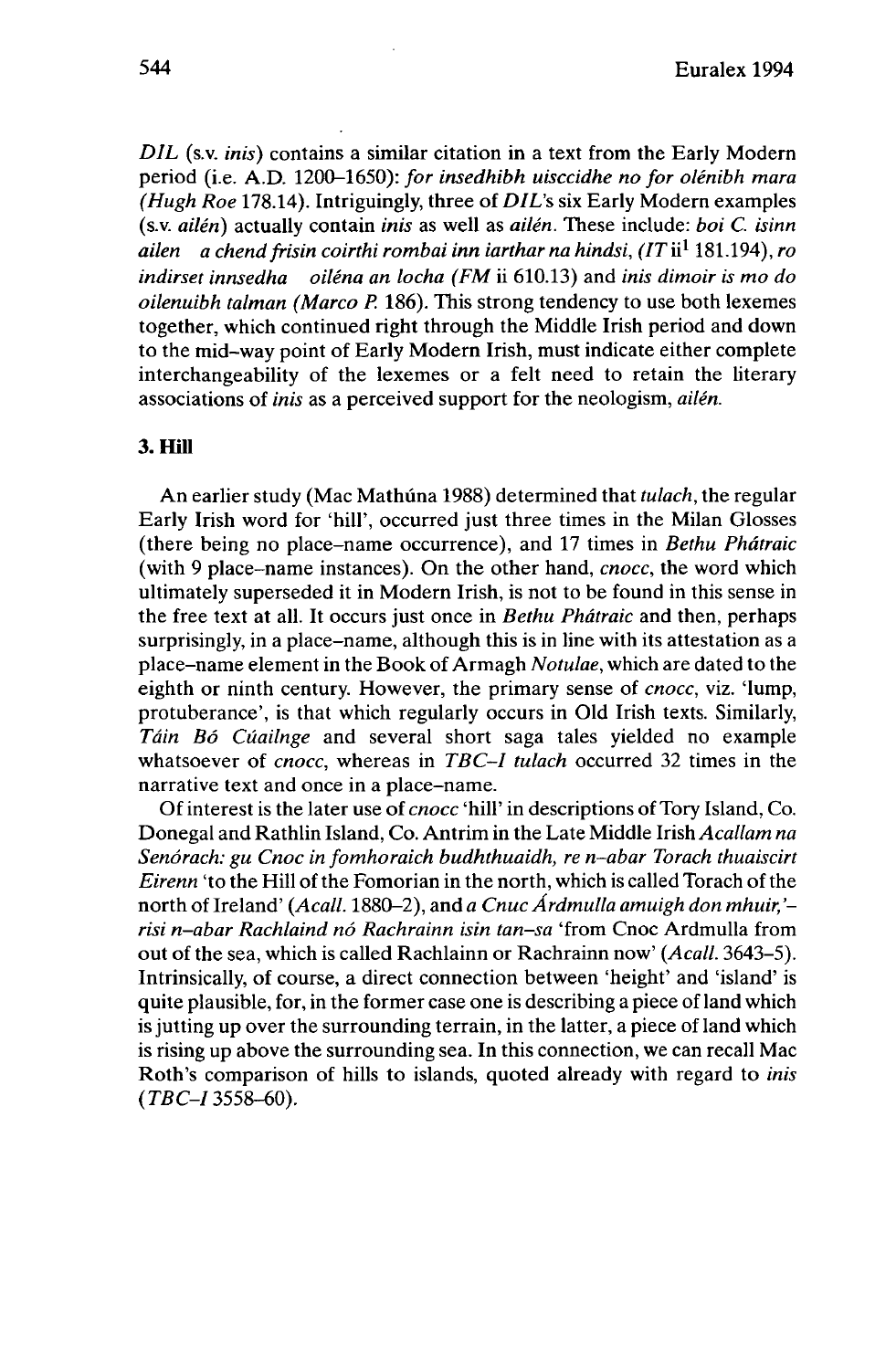## 4. **Lér**

*DIL* explains lâr as '(a) Surface, ground, floor, (b) interior, middle', but maintains that the distinction of meanings is not always clear-cut, and that its classification of examples must be regarded as somewhat arbitrary.

It is not without significance that the Glosses would seem to contain no instance of *lâr* in the dictionary's sense (b), 'interior, middle', there being no attestation at all of*lâr*in either the Würzburg or St. Gall Glosses. In the Milan Glosses, *lâr* glosses Lat. *solum,* e.g. *ond lâr* gl. *ab solopatrio (Ml.* 22 a 3). The example at *Ml.* 89 d 18, cited above under *inis,* actually employs both *lâr* and *talam* as equivalents, the phrase with *talam* glossing that containing lár.

In the saga literature, when not actually more closely specified by a genitive which it is governing, *lâr* means 'ground, surface of the earth'. This can clearly be seen by examining an occurrence in *Scéla Mucce Meic Dathô,* where Cet mac Mâgach is describing a foray he made eastwards into the land of the Ulstermen. The Ulster warrior Lâm Gâbaid cast a great spear at him: *Tarlaic urchor do gai môrform-sa. Dos-leicim-se do in ngai cétna co-mbert a laim de, co-mboifor lâr.* 'He cast a shot of a great spear at me. I throw the same spear at him so that it took his hand off him, so that it was on the ground.' *(SMMD<sup>2</sup>* §10.7–9). At this point Rawlinson B. 512 uses the word *achad* 'expanse of ground, pasture, field' to locate the hand: *co-raib hi isind achad ina fiadnaisi.* 'so that it was in the field before him.' *(SMMD<sup>2</sup>* p. 10 = R §10). Later, just as Cet was about to divide the pig the Ulster hero Conall Cernach arrived: *Is and tarblaingforlârin tige.* 'He leapt down on to the floor of the house.' *(SMMD<sup>2</sup>* §15.2-3). However, the semantic shift of *lâr* to 'centre, middle' is evident in *Acallam na Senôrach: .i. ingen rig Eirenn do breith co lar in fedha diamair,* 'to have the daughter of the king of Ireland brought to the middle of the secret wood' (Acall. 4146), but even in this Late Middle Irish text the older sense of 'ground, floor' predominates.

The formation of the Late Middle Irish compound *lârmedôn* 'very centre' combining *lâr* and *medôn* 'middle, centre (of space or time)', which it ultimately displaced, may be taken as the *terminus ad quern* for the transition of *lâr* to its second sense, cf. *co rucatar leo é ar lar medôn a catha fodéin* 'so that they brought it with them to the very middle of their own company' (CRR 47) and ... *co lâr medhôin* (leg *lârmedhôn) ind âtha* '... to the centre of the ford' *(Fianaig.* 88.13-4). The potential ambiguity of lâr in its primary sense was often overcome by having it govern the semantically obvious*talam* 'ground, surface of the earth' in the genitive singular. But the conflict between 'surface' and 'middle' was ultimately resolved by the elimination of the sense 'surface' (with the exception of certain fixed expressions), by the replacement of *lâr* in this sense by its derivative, *airlâr* 'level surface, used in various applications' (in current Modern Irish regularly 'floor') and by the encroachment of *talam* 'ground'. On the other hand, having been dislodged by *lâr, medôn* 'middle, centre' became restricted to certain fixed phrases.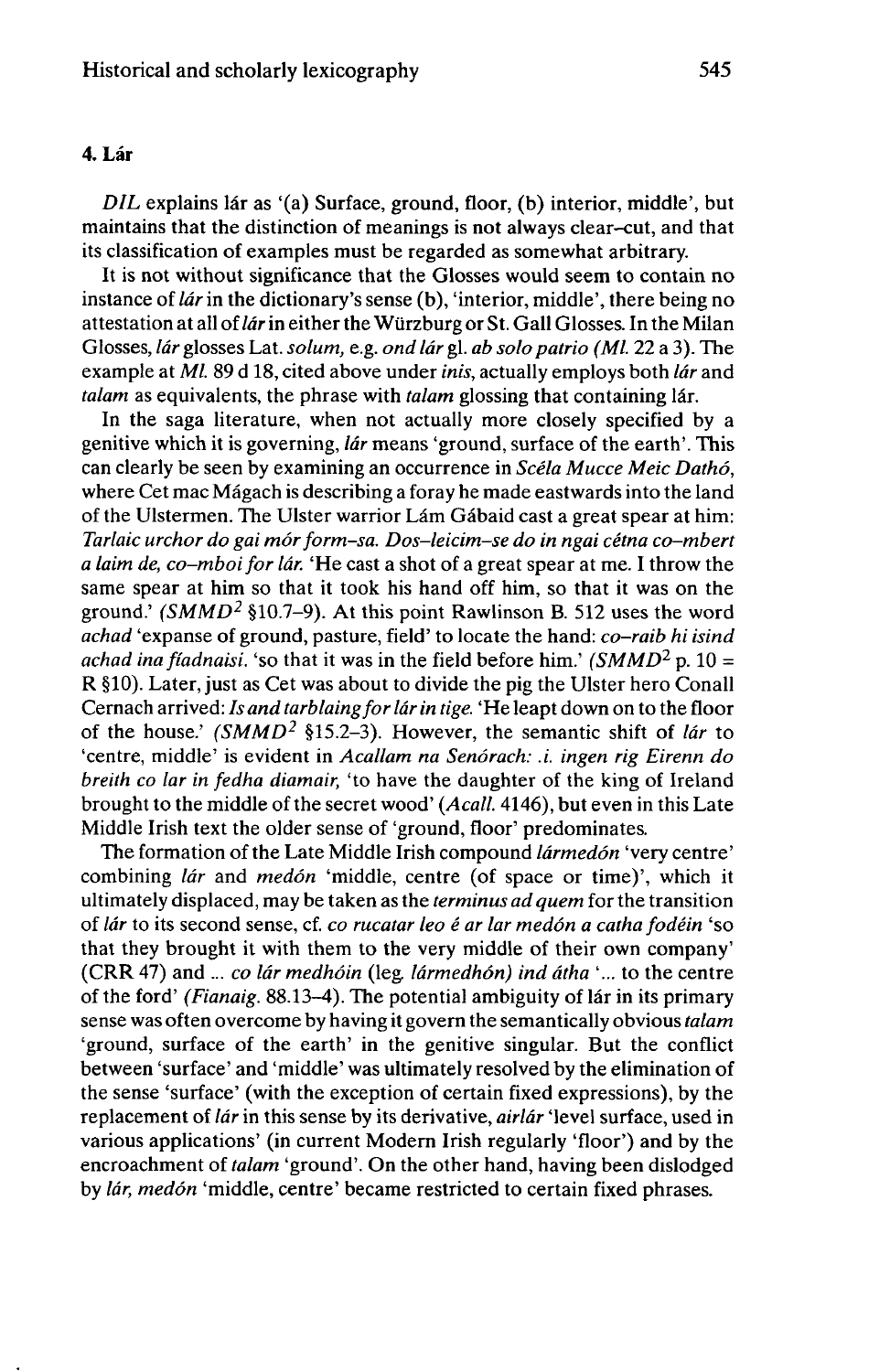## **5. Conclusion**

AU three items outlined allow juxtaposition of place-name occurrences alongside narrative ones. *Inis, tulach* and *lâr* (in its sense of 'ground') belong essentially to the Old and Early Middle Irish periods, the break-off point being approximately A.D. 1000. Significantly, it is these three words, and *medôn* in the sense 'middle, centre', which are to be met with in established place-names such as *Inis Meâin,* the 'island of the middle', the central one of the three Aran Islands of Co. Galway, and of a similar group of three islands off the north-west Co. Donegal coast. It needs emphasising, however, that the three semantic developments considered here are the exceptions, the rule being that no dramatic changes were undergone by the vast majority of the topographical lexemes within the period of Early Irish. Such semantic shifts as there were tended to be gradual, and are perceptible only under close textual scrutiny. We have found lexeme replacement of*inis* by *ailén* and of *tulach* by *cnocc* at one point on the spectrum of diachronic meaning change. Further along is the phenomenon of abandonment whereby *lâr* deserted this particular lexical field in order to replace *medôn.* Most of the other lexemes display a less obvious semantic gradation, but one which also yields up its intricacies to contextual and collocational analysis.

As it happens, the three cases discussed reflect complementary tendencies: (i) 'part ofthe human body' > 'physical feature' *(cnocc)* is but one instance of a widespread trend in Irish; (ii) terminological replacement within Irish *(inis > ailén)* is a clear example of a development which usually occurs more gradually, and (iii) individual defection to another semantic field, leaving a certain amount of instability in its wake (the exit of *lár*, which succeeded *medôn).*

The replacement of *inis* by *ailén* reflects the ever-present need to ensure that lexemes have the power to impress themselves on the consciousness of speakers, and the fact that this was regularly achieved from within a particular semantic field (in this case that of topography). The shift 'part of the human body' > 'physical feature of the landscape' is probably the single most common source of new members of the field (Mac Mathüna 1990:145-50). On the other hand, the particular sense development undergone by *lâr* would seem to be an individual happening. So it can be seen that general tendencies of renewal coexist side by side with individual, less predictable developments which are generated by more wayward creative forces. The next step in this inquiry will be to establish for the topographical vocabulary of Early Irish the overall proportion of changes falling within each category, as a prelude to assessing their validity as general tendencies of semantic change within Irish and other languages.